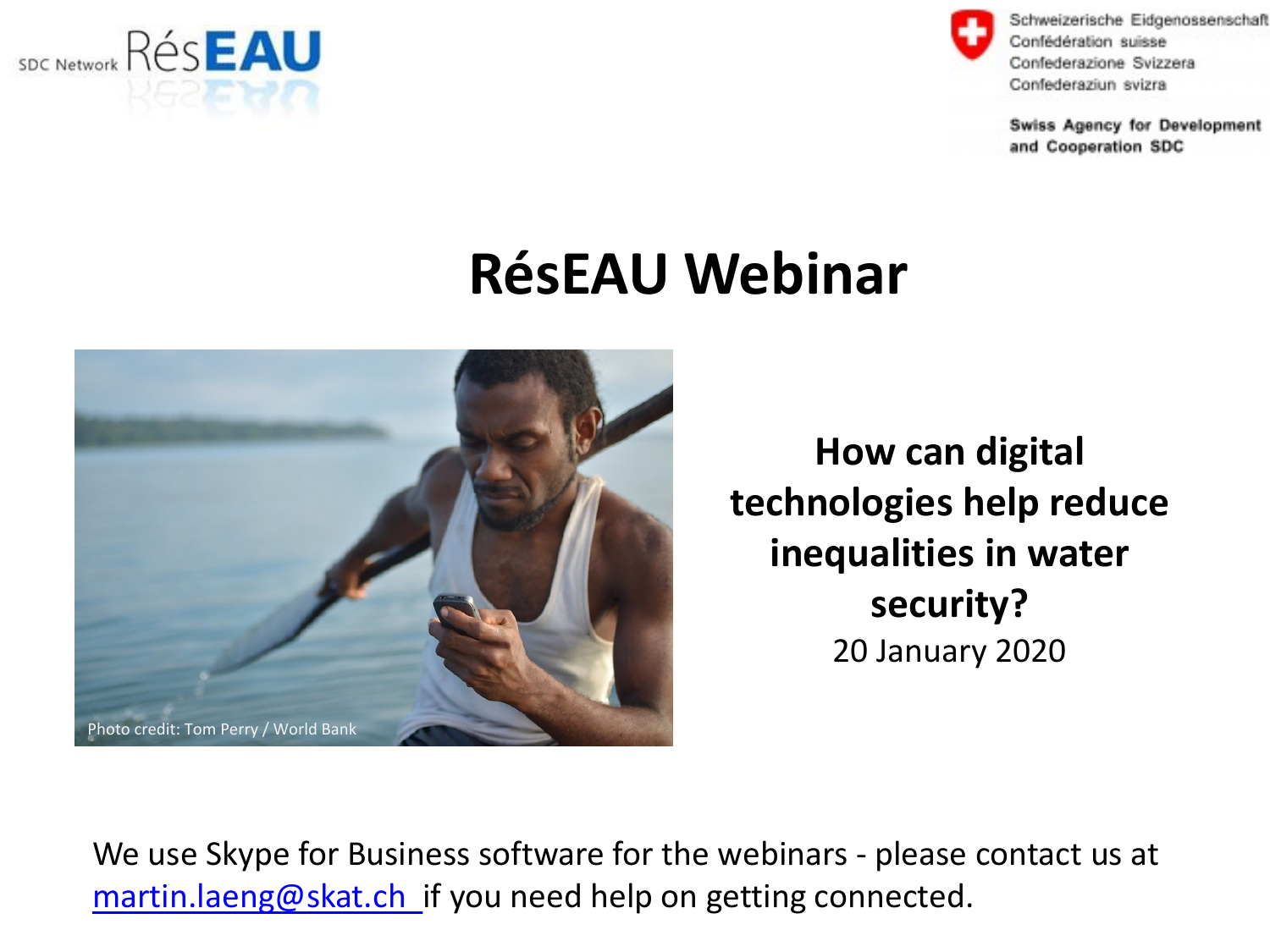



**Swiss Agency for Development** and Cooperation SDC

#### **RésEAU Webinar** :

# **How can digital technologies help reduce inequalities in water security?**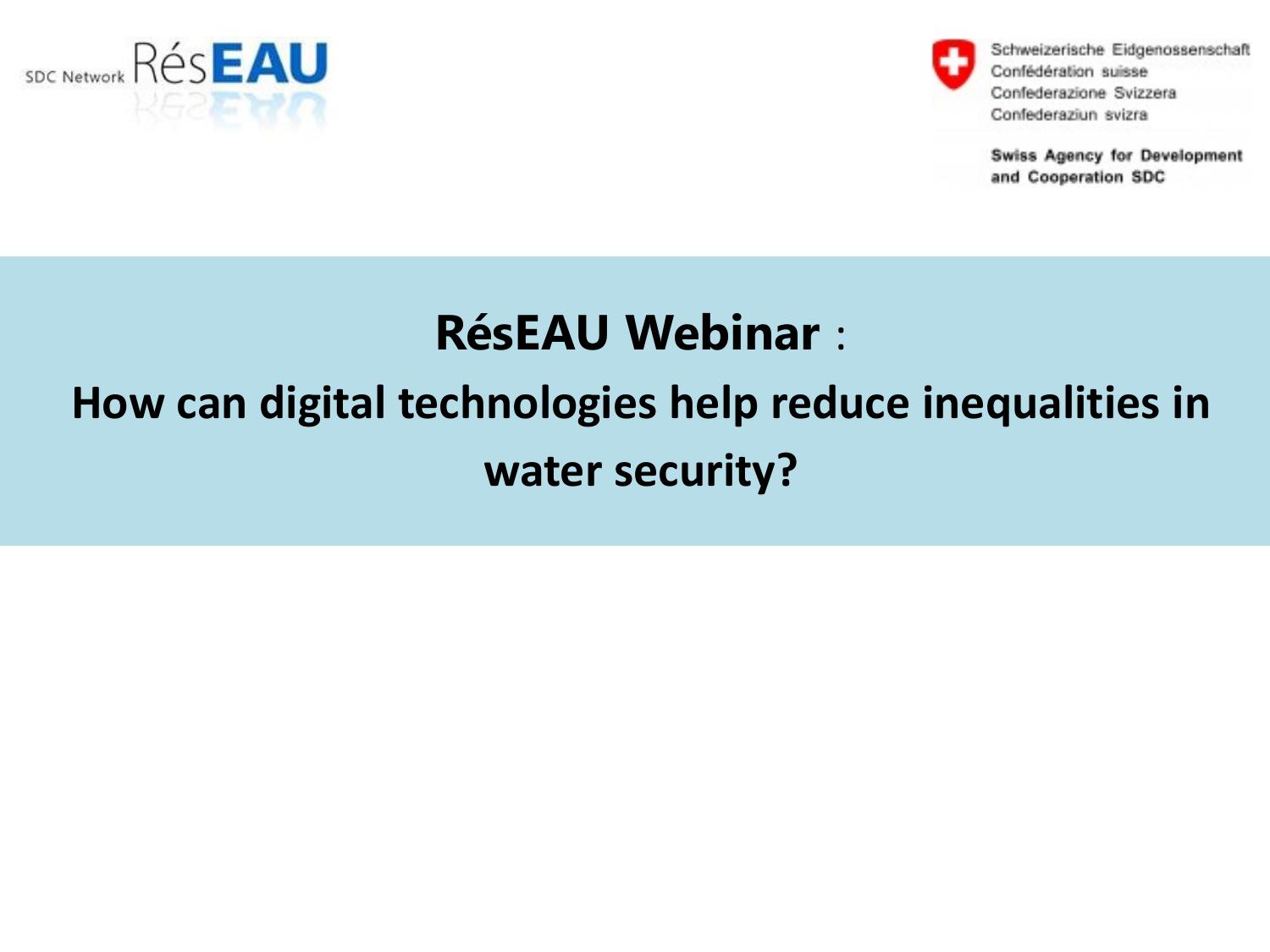# **Who is who?**

**Facilitator:** Meleesa Naughton, Skat

**Presenters:** 

**RésEAU** 

SDC Network

- **Annika Kramer,** adelphi
- **Prof. Dragan Savic,** KWR/ University of Exeter

#### **Discussant:**

• **Jacques Louvat,** Helvetas Swiss Intercooperation

#### **RésEAU focal point:**

• **Daniel Maselli**, SDC

**Organisation, chat box and IT support:** Martin Laeng & Elodie Feijoo, Skat & Ege Akyol, SDC

wiss Agency for Development and Cooperation SDC









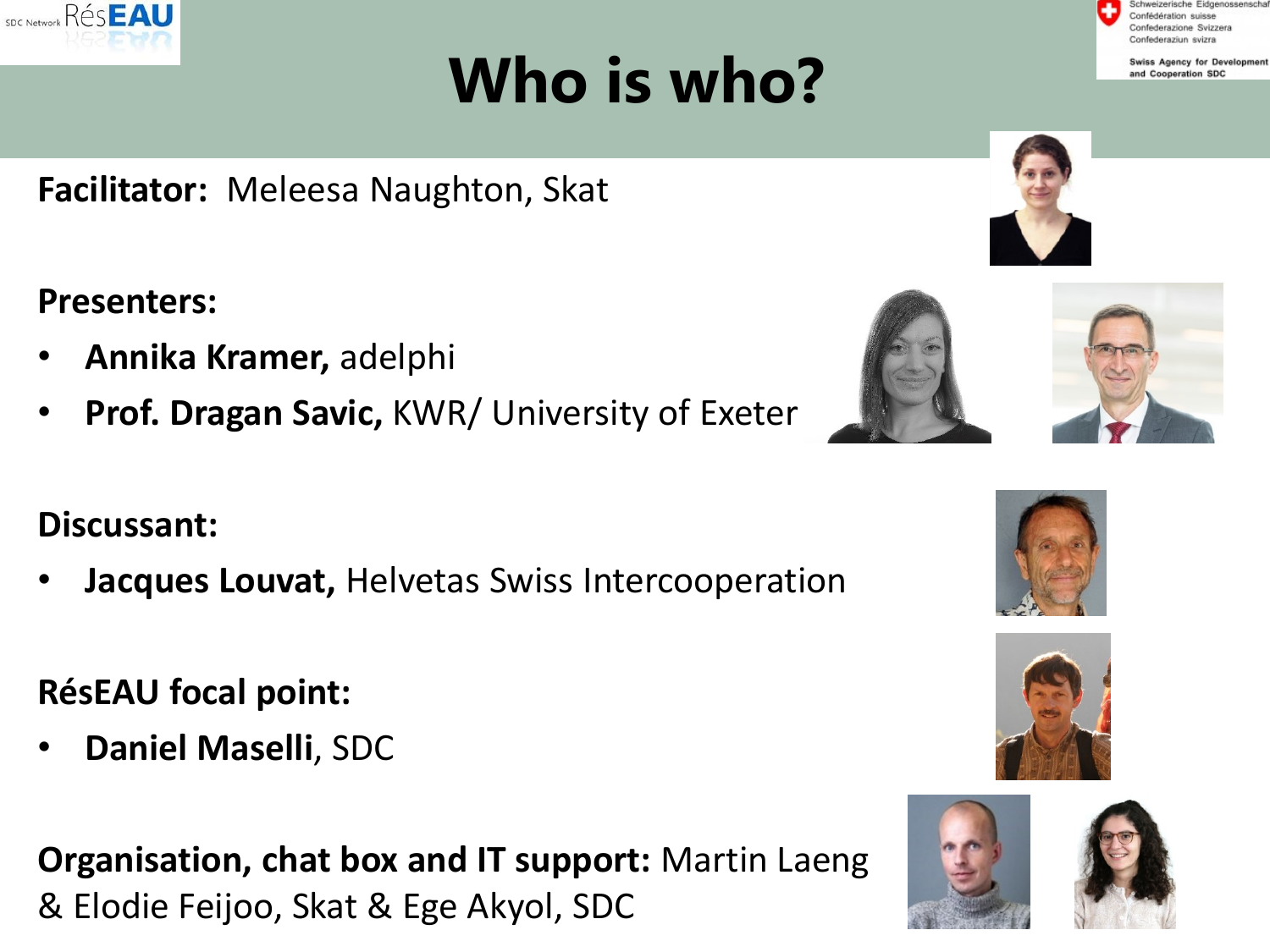



**Swiss Agency for Development** and Cooperation SDC

#### **The RésEAU and the Trend Observatory**

#### **Available on<https://bit.ly/2QZECvl>**



 $\begin{minipage}[t]{.5\textwidth} \begin{minipage}[t]{.5\textwidth} \begin{itemize} \color{blue}{\textbf{1}}\hspace*{1.5mm}\begin{itemize} \color{blue}{\textbf{1}}\hspace*{1.5mm}\begin{itemize} \color{blue}{\textbf{1}}\hspace*{1.5mm}\begin{itemize} \color{blue}{\textbf{1}}\hspace*{1.5mm}\begin{itemize} \color{blue}{\textbf{1}}\hspace*{1.5mm}\begin{itemize} \color{blue}{\textbf{1}}\hspace*{1.5mm}\begin{itemize} \color{blue}{\textbf{1}}\hspace*{1.5mm}\begin{itemize} \color$ 

For more info about the Trend Observatory:

<https://www.shareweb.ch/site/Water/news/trendobservatory>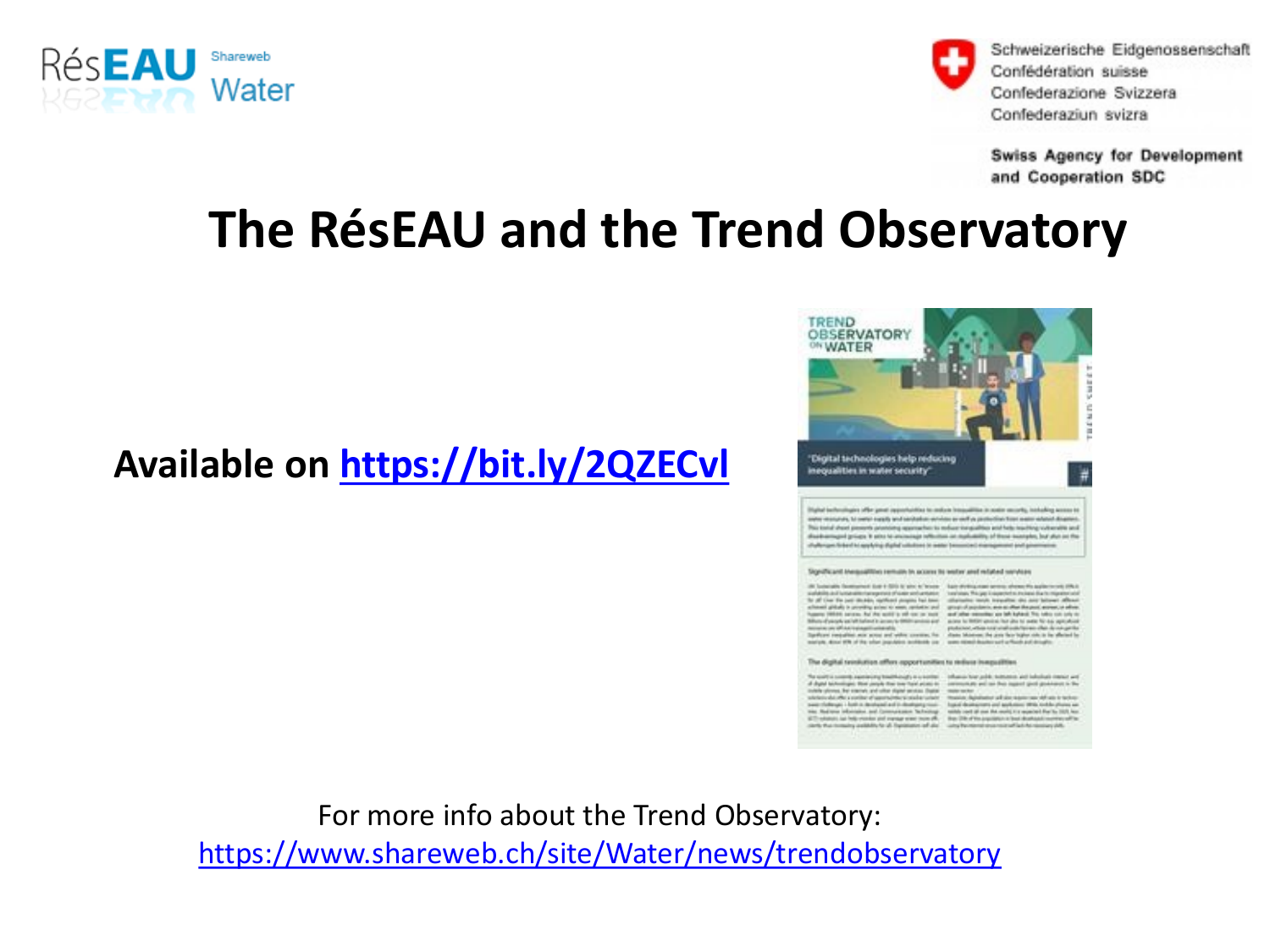



**Swiss Agency for Development** and Cooperation SDC

# **Agenda**

| Time      | Description                                                                             |
|-----------|-----------------------------------------------------------------------------------------|
| $0 - 5$   | Opening & welcome (M. Naughton & D. Maselli)                                            |
| $5 - 15$  | Presentation 1: A digital water future -potential and<br>challenges (Prof. D. Savic)    |
| $15 - 25$ | Presentation 2: The potential of digital trends for<br>reducing inequalities (A.Kramer) |
| $25 - 30$ | Reflections from discussant (J. Louvat)                                                 |
| $30 - 55$ | Discussion - Questions/Answers with the audience                                        |
| $55 - 60$ | Feedback & End of webinar                                                               |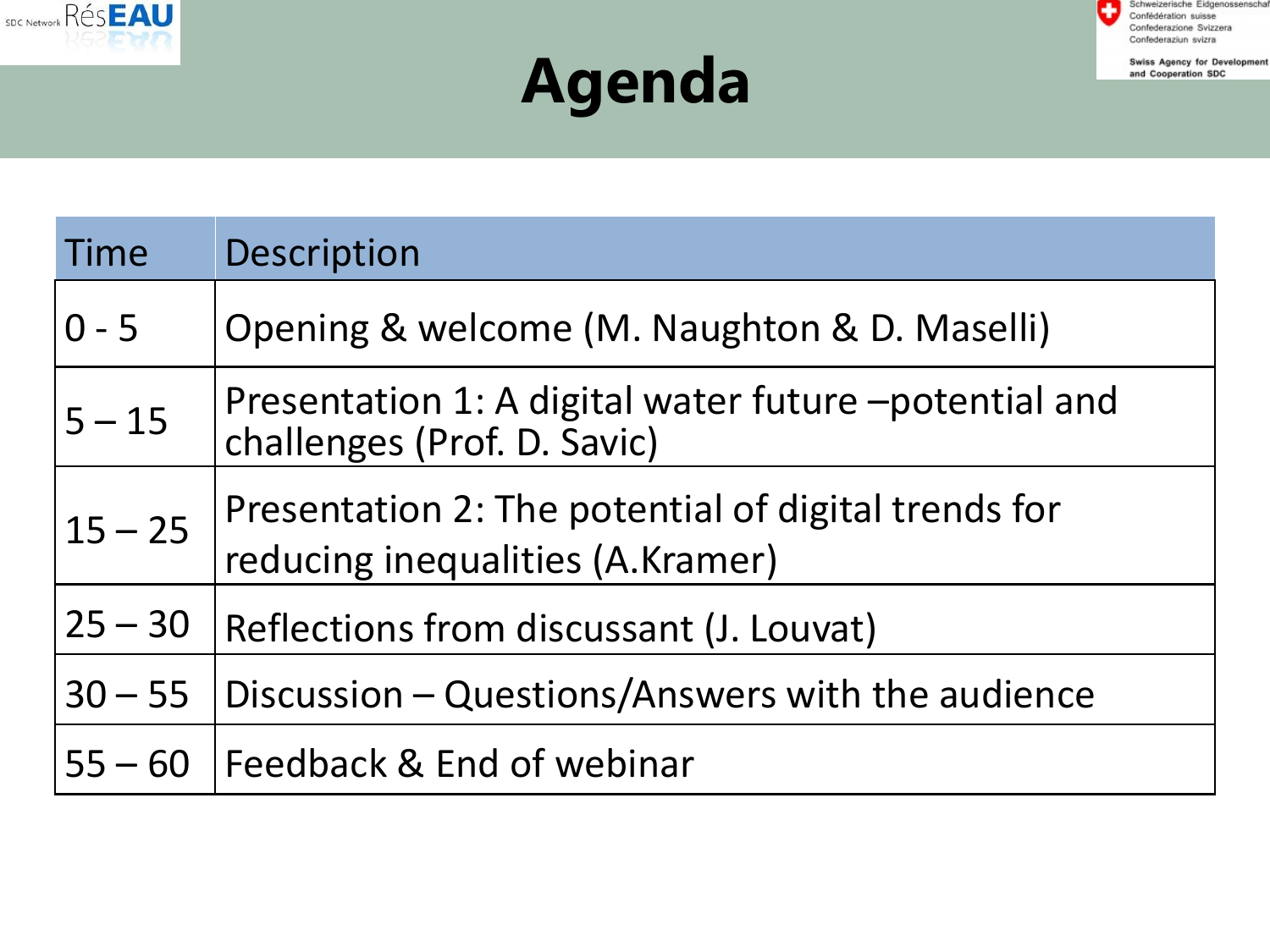

# **Time for discussion**



Schweizerische Eidgenossenschaft Confédération suisse Confederazione Svizzera Confederaziun svizra

**Swiss Agency for Development** and Cooperation SDC



**Webinar presentations and recording will be made available on** <https://www.shareweb.ch/site/Water/reseau-resources/webinars>

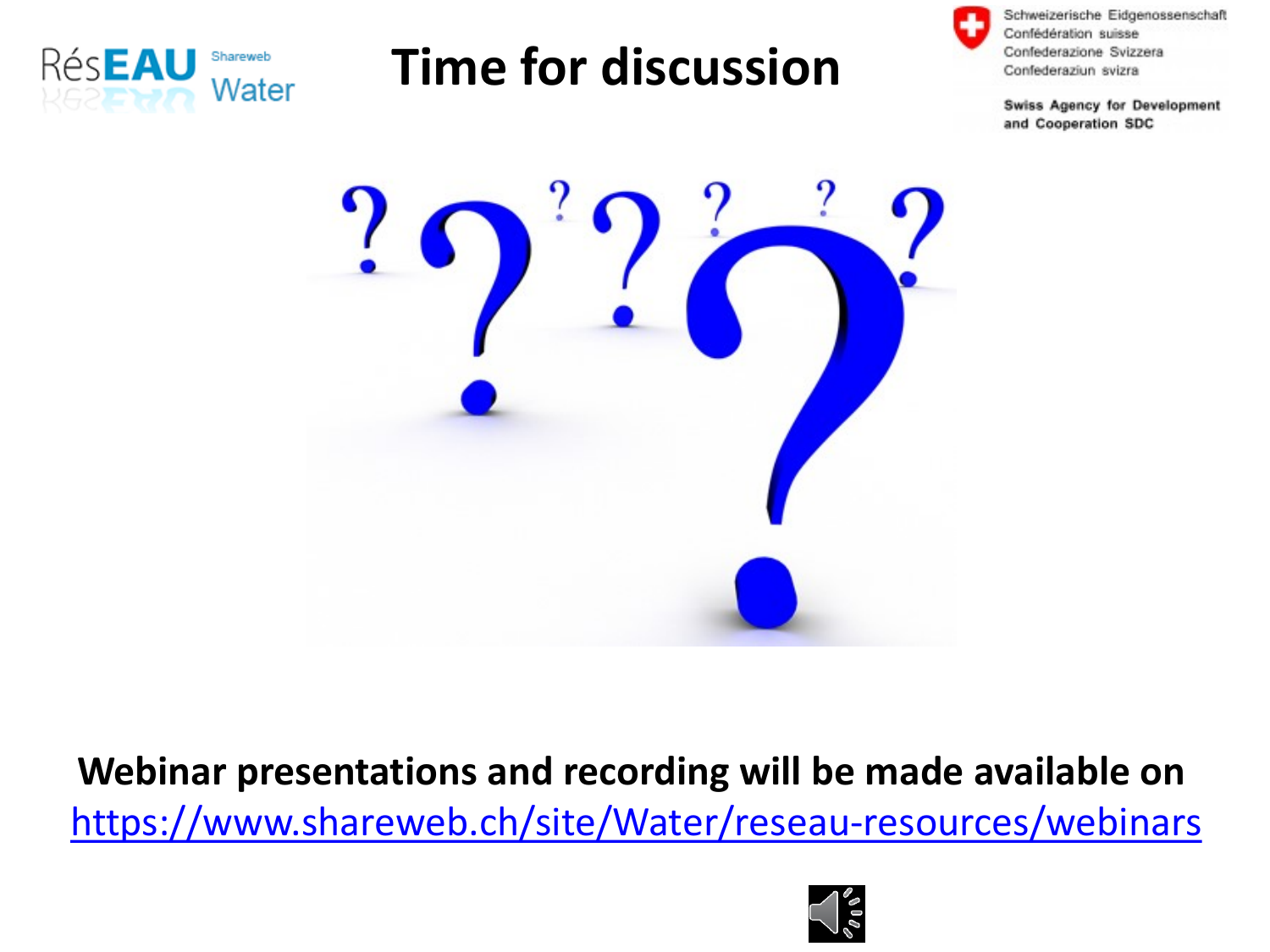



**Swiss Agency for Development** and Cooperation SDC

#### **Your feedback on this webinar**



**Webinar presentations and recording will be made available on** <https://www.shareweb.ch/site/Water/reseau-resources/webinars>